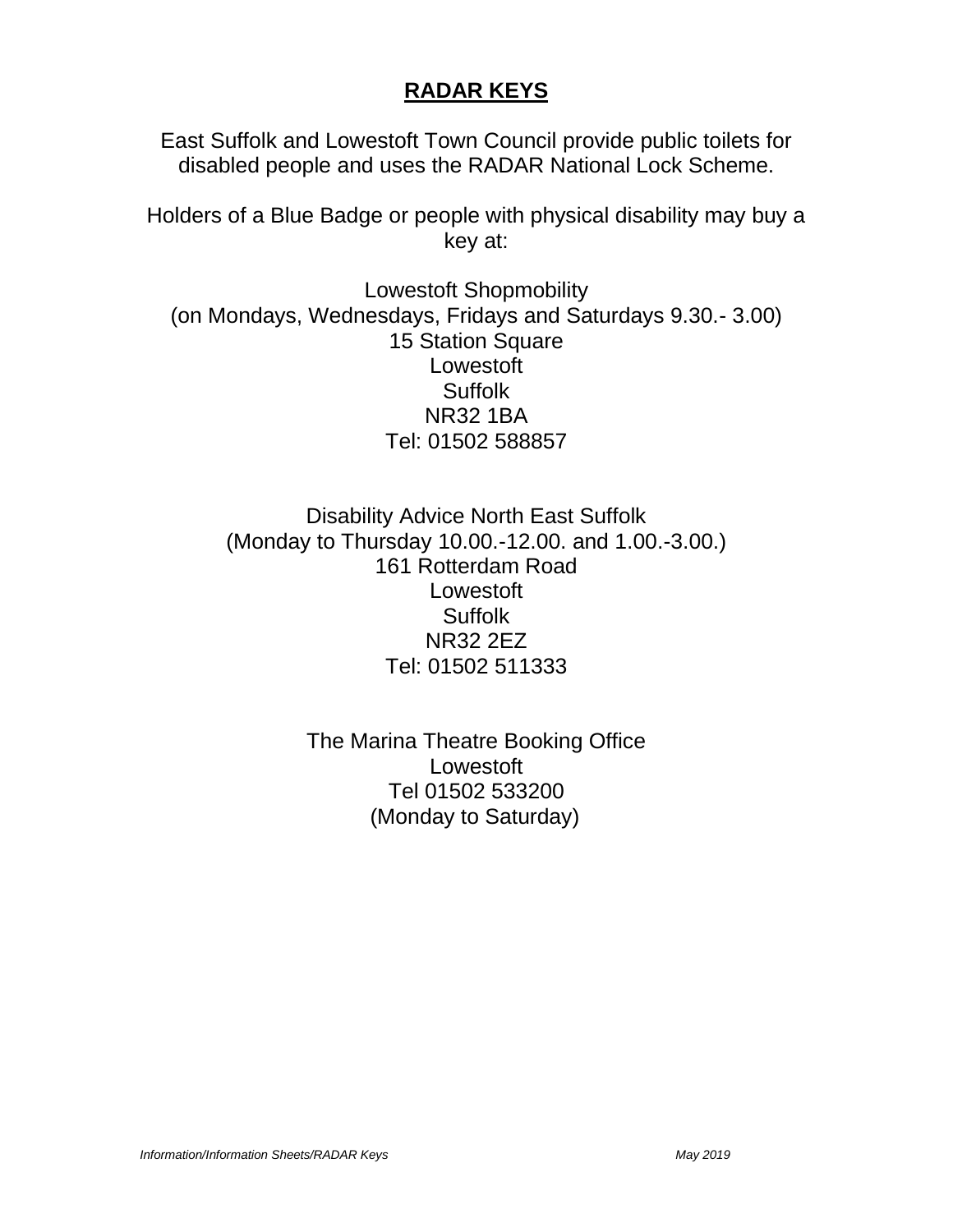# **Toilets fitted with the RADAR lock in East Suffolk are located at:**

### **Lowestoft**

Pakefield Street Gordon Road Triangle Market, High Street Behind East Point Pavilion- on the seafront by the South Pier Sparrow's Nest Gardens (daytime) Denes Oval Normanston Park Fen Park Kirkley Cemetery Lowestoft Cemetery, Normanston Drive Jubilee Parade North, South Beach Kensington Gardens, A12, South Lowestoft Library, Clapham Road South Waterloo Road

### **Oulton Broad**

Nicholas Everitt Park (daytime) The Yacht Station The Boulevard

## **Kessingland**

Beach (Church Road)

### **Beccles**

Yacht Station, The Quay Blythburgate car park Hungate car park

## **Bungay**

Priory Lane

## **Halesworth**

Main car park (adjoining The White Hart Pub)

# **Southwold**

Pier Car Park Church Green (near the Church)

*Information/Information Sheets/RADAR Keys May 2019*